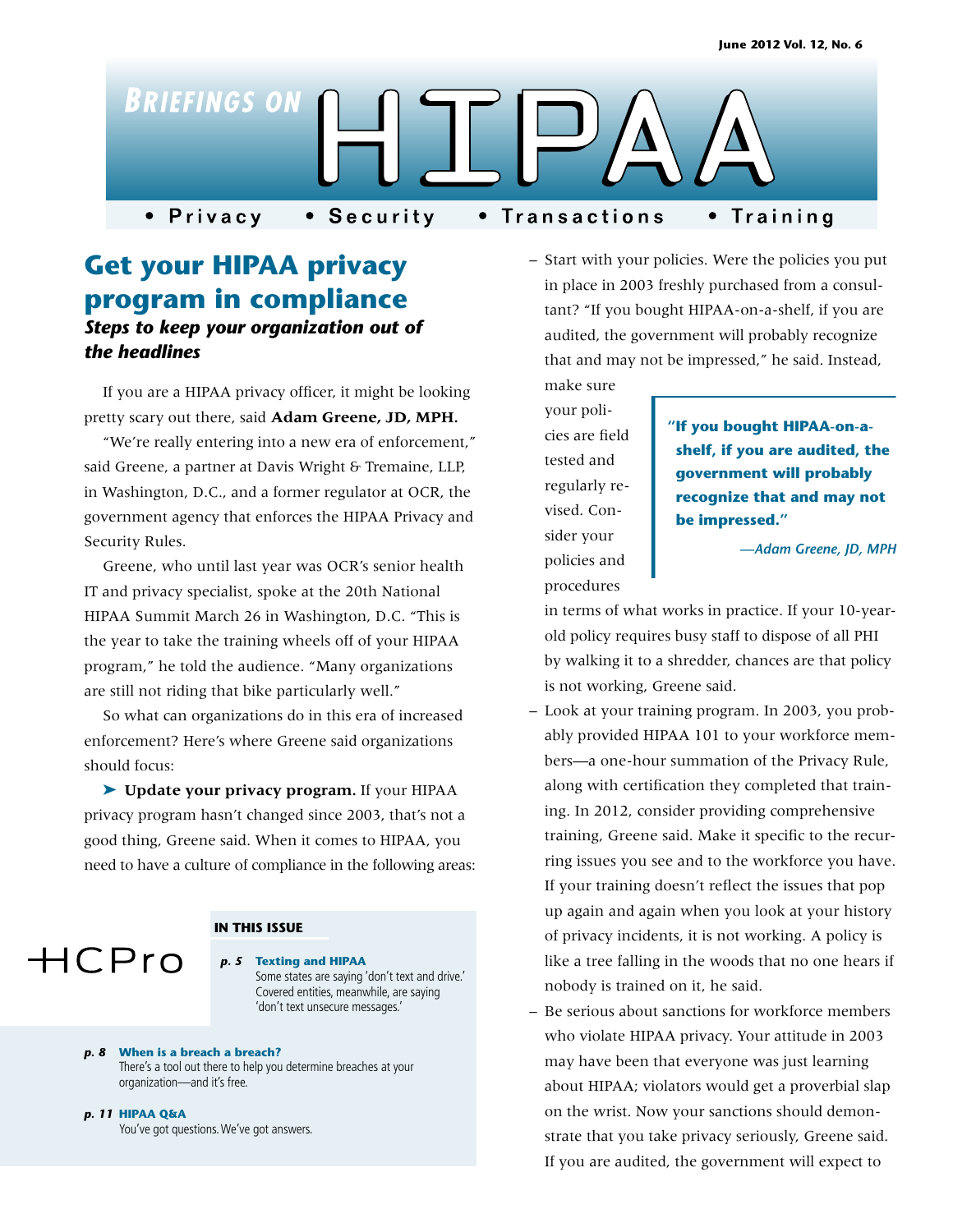see you take appropriate sanctions for violations. You can't have a culture of compliance if there are no consequences to people's actions, he said.

– Audit your organization. In 2003, you may have said, "Let's keep our fingers crossed." Now you need to be looking at what is actually working in your organization and fixing what isn't working, Greene said.

➤ **Focus on continuous compliance.** Think of compliance as a loop. "Privacy is not a moment in time," Greene said. You should continually revise your policies and procedures. Train your workforce on those changes. Enforce sanctions on a continuing basis, and then selfaudit. "That's the piece that most often gets lost," he said.

# **Editorial Advisory Board** *Briefings on HIPAA*

Editorial Director: **Lauren McLeod,** *lmcleod@hcpro.com* Sr. Managing Editor: **Dom Nicastro**, *dnicastro@hcpro.com* Contributing Editors: **Chris Apgar, CISSP,** *President* Apgar & Associates, LLC, Portland, Ore. **Mary D. Brandt, MBA, RHIA,** 

**CHE, CHPS,** *Vice President of HIM*  Scott & White Healthcare, Temple, Texas

#### **Jana H. Aagaard, Esq.** Law Office of Jana H. Aagaard Carmichael, Calif.

**Kevin Beaver, CISSP** *Founder* Principle Logic, LLC Acworth, Ga.

 $HCPro$ 

**Kate Borten, CISSP, CISM** *Founder* The Marblehead Group Marblehead, Mass.

**John R. Christiansen, JD** *Managing Director* Christiansen IT Law Seattle, Wash.

**Ken Cutler, CISSP, CISA** *Vice President*  MIS Training Institute Framingham, Mass.

**Rick Ensenbach, CISSP-ISSMP, CISA, CISM** *Healthcare/ITO Manager* Wipfli, LLP Minneapolis, Minn.

#### **Reece Hirsch, Esq.**

Sonnenschein Nath & Rosenthal, LLP San Francisco, Calif.

**William M. Miaoulis, CISA, CISM** *Manager of HIPAA Security Services* Phoenix Health Systems Montgomery, Ala.

**Phyllis A. Patrick, MBA, FACHE, CHC** *Founder* Phyllis A. Patrick & Associates, LLC Purchase, N.Y.

**Peggy Presbyla, RHIA, CHP** *Field Operations Director* Infotrak Record Management Syracuse, N.Y.

**Frank Ruelas, MBA** *www.hipaacollege.com* Casa Grande, Ariz.

**Mac McMillan, CISSM** *Co-Founder and CEO CynergisTek, Inc. Chair, HIMSS Privacy & Security Policy Task Force* Austin, Texas

**Briefings on HIPAA** (ISSN: 1537-0216 [print]: 1937-7444 [online]) is published monthly by HCPro, Inc., 75 Sylvan St., Suite A-101, DEPRES (SSN: 1537-0216 [print]: 1937-7444 [online]) is published monthly by HCPro, Inc., F and readers should consult professional counsel for specific legal, ethical, or clinical questions.

There is nothing in the Privacy Rule that says organizations need to do a self-audit, Greene said. However, the rule requires reasonable and appropriate safeguards. So expect OCR to look for organizations assessing what works.

➤ **Evaluate your training.** Does your training adequately cover basic concepts? For example, do your workforce members know what is considered PHI? Is your training tailored to particular issues arising in your organization? Does training focus on spotting issues, such as potential breaches?

Not every employee needs to be a HIPAA expert, but everyone should recognize the potential for a HIPAA violation and know they should bring it to someone's attention, Greene said. For instance, if employees are taking paperwork that contains PHI off-site, do they know how to properly secure that information? Does your training focus on real-world situations? Tailor training to what is happening in your organization.

➤ **Enforce consequences for noncompliance.** In practice, a nurse or billing agent who violates HIPAA may get fired. A physician may get peer review and that's the end of it, Greene said. Noncompliance should have consequences for *all* members of the workforce, he noted.

Sanction policies can be flexible to handle different levels of compliance. You may want to consider a zerotolerance policy, but that is not the only solution, Greene noted. Think carefully about what will work in your organization. For instance, one organization had a zerotolerance policy. Everyone in one department accessed a patient record, and all of the employees were fired. Unfortunately, there was no contingency plan for how to deal with the loss of an entire department, he said.

Whatever sanctions you impose, whether retraining or discipline, document it in your records. Make sure your policies, training, and safeguards reflect those sanctions. "Make it a continuous feedback loop," Greene said, and document where there have been changes.

➤ **Ensure auditing effectiveness.** "Auditing PHI is not just something to do under the Security Rule. It is something you should do under the Privacy Rule," Greene said. Start by following the PHI in your organization.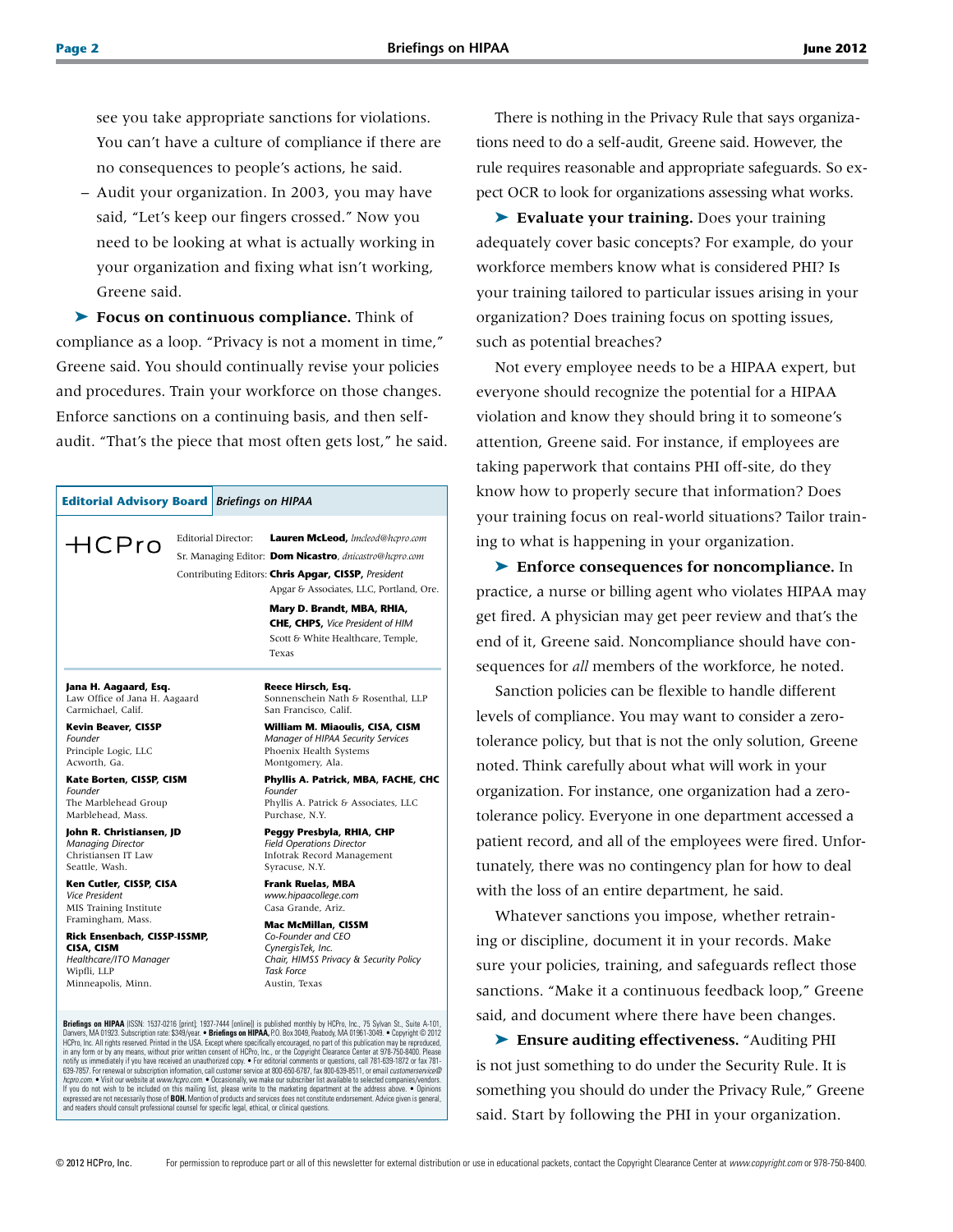Where is PHI created? Where is it maintained? "PHI is throughout your organization," not just in your electronic health record system, Greene said. That includes places where you don't want it to be.

For instance, you may have a policy that says workforce members must not store any PHI on personal mobile devices. But just because you have a policy does not mean that people are following it. You need to audit across your organization.

Also, look at how PHI is destroyed. You only have to look at the settlement agreements with the CVS and Rite Aid pharmacy chains to know that improper disposal of PHI can get you in trouble, Greene said. Consent agreements with HHS revealed both pharmacies disposed of pill bottles and prescriptions that included PHI in trash containers without proper safeguards. Agreements included a \$2.25 million settlement for CVS (announced February 18, 2009) and a \$1 million payment by Rite Aid (announced July 27, 2010). How is PHI actually disposed of? This is a big challenge, but you need to make sure PHI is shredded or otherwise properly disposed of, Greene said.

Proper storage of PHI should also be considered. Just because an employee has access to a filing cabinet with a lock doesn't mean he or she is storing documents containing PHI there or even locking the cabinet.

As you audit, keep in mind that some procedures you have in place will not work. You need to discover these problems before patients or the government do, Greene said.

Do your employees understand the training you provided? Don't just give employees a generic quiz to assess their understanding. Is PHI being properly maintained at workstations? If you walk around your organization, you will rarely find that employees leave a wallet or stacks of bills out on their desks. Yet you will likely see stacks of paper records left there—records that potentially equate to millions of dollars of exposure, Greene said.

➤ **Document, document, document.** Be sure you have documentation for the following:

– Policies and procedures, both old and new. If OCR audits your organization, it may ask to see the

documents in effect at the time of an incident, Greene said. Keep your documentation for six years from its effective date. (Why six? See below.)

- Patient privacy requests. Document these requests, as it will be hard to defend your organization in an investigation if you have no records, he said.
- Complaint investigations. Keep records of any internal investigations you conduct as a result of HIPAA complaints. Keep in mind that the statute of limitations for the government to take action under HIPAA is six years, Greene said. Records will allow you to defend your organization five or six years down the road if it takes that long for the government to launch an investigation.
- Training. If you don't document training, from an audit standpoint, it did not happen, Greene said. Document the substance of that training and the certifications given to workforce members. You don't want to find that your system overwrites your training documentation when workforce members receive new training.
- Sanctions. Document all sanctions you take as a result of HIPAA violations, including any retraining or counseling of workforce members.
- All safeguards of PHI. Document where you maintain information and how you dispose of it. "In the 2012 world of compliance you need to have robust documentation of all the safeguards you have, and that includes verbal information," Greene said. So, if important information is relayed at a team meeting, be sure to document it. If workforce members are warned not to talk about a patient's PHI in elevators where they can be overheard, document that warning in your policies.

It's been almost 10 years since the implementation of the Privacy Rule. Now that OCR is stepping up enforcement, be sure you beef up your own privacy program, Greene said.

"There are reasonable steps you can take to stay out of those headlines," he said.  $\blacksquare$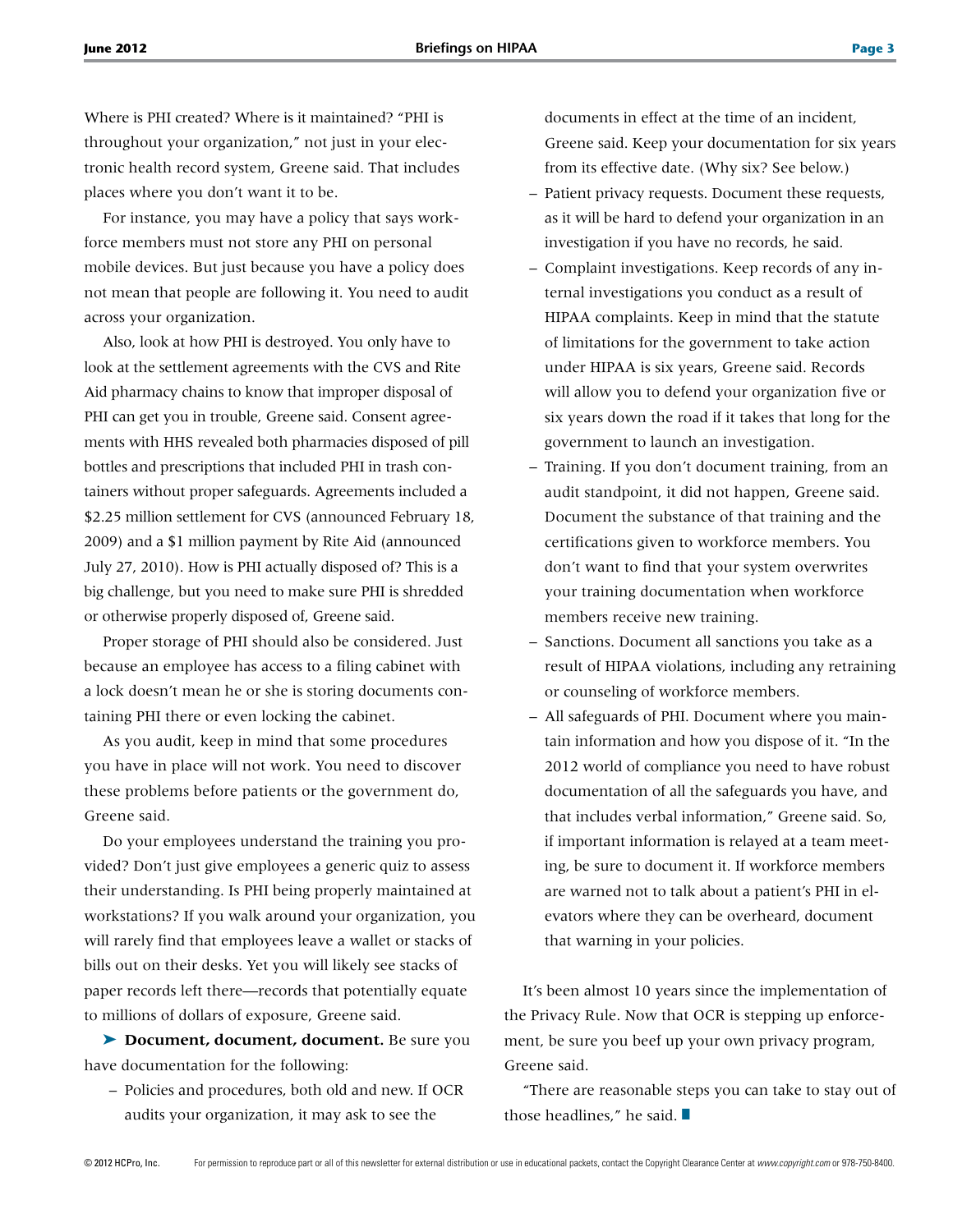#### **Do your policies and procedures pass the test?**

By now you know how critical policies and procedures are to your organization.

Assessing all of your privacy policies and procedures is key to your HIPAA compliance program, said **Adam Greene, JD, MPH,** a partner at Davis Wright & Tremaine, LLP, in Washington, D.C., and a former regulator at OCR.

Be sure to look closely at these key areas and ask yourself the following questions:

➤ **Privacy rights.** Are patients actually receiving notices of your privacy practices? Do you simply ask them to sign that they acknowledge your Notice of Privacy Practices? Do you provide them with a copy? Or if they ask

## **HIPAA handbook series**

HIPAA requires organizations to train all staff members to ensure they understand their roles and responsibilities in protecting patient privacy and keeping health information secure.

HCPro's HIPAA handbooks educate staff members about their role in protecting patient health information. They include the changes to HIPAA regulations resulting from the American Recovery and Reinvestment Act and HITECH, signed into law in 2009.

The series of HIPAA training handbooks for healthcare providers are available for the following audiences:

- ➤ Behavioral health staff members
- ➤ Business associates
- ➤ Executive, administrative, and corporate staff members
- ➤ Healthcare staff members
- ➤ Coders, billers, and HIM staff members

Need to train your entire team or organization? Volume discounts are available for bulk purchases.

HCPro also offers role-specific HIPAA e-learning courses that can be used in conjunction with these handbooks. Visit *http://blogs.hcpro.com/hipaa/ e-learning* or call 888-232-8915 for information.

for a copy, does someone say, "I'll get back to you"? Are all requests for restrictions considered? When are requests for alternative communications reasonable? Do you have a policy, and is your organization consistent about it? Are access and amendment requests recognized and handled in a timely manner, or do these responses fall through the cracks? Do you maintain disclosure logs? If you are audited, you may need to produce them.

- **Uses and disclosures.** Do your policies address recurring categories of uses and disclosures? This should be a fluid process. Do these procedures prove effective in real-world situations? For example, if a police officer requests information about a patient, do your procedures outline the process staff members should follow? Have minimum necessary policies been created for routine requests, uses, and disclosures? This is one of the most challenging areas to comply with, Greene said. Are minimum necessary criteria applied to nonroutine requests, uses, and disclosures? Are people following your policies and procedures in practice so they are always making reasonable efforts to disclose only the minimum necessary information?
- ▶ **Breach notification.** Do your policies and procedures provide a clear path for notification within your organization? Be sure your workforce members understand what to do if they suspect a breach. Are they notifying their supervisor? Do supervisors pass on the information to the privacy officer? "You have huge exposure if anyone in your organization knows about a breach and doesn't know who to notify," Greene said. Are there objective criteria for judging what constitutes a breach? "This has been a big issue of debate," he said. You need some criteria for how you determine whether a breach actually occurred.

While you may have a verbal policy and all your workforce members may understand what they need to do, put everything in writing. If you are audited, you need a documented policy and procedure to demonstrate HIPAA compliance, Greene said.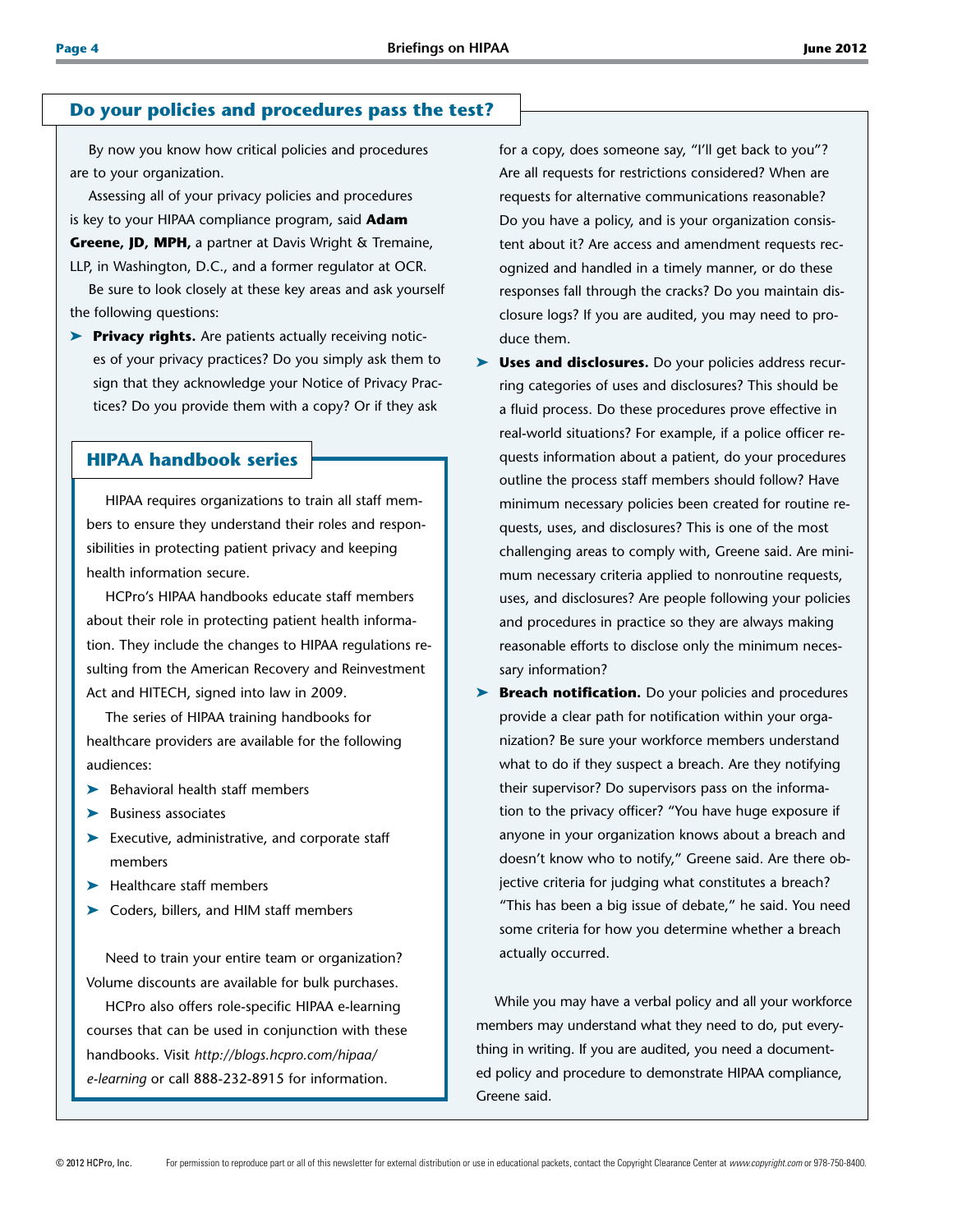# **Are your workforce members texting PHI?** *Another worry: Text messages that contain PHI*

**Belinda Setters, MD,** knew she was possibly violating HIPAA regulations. But she had no intention of stopping.

Just what was the doctor doing that was so wrong? She was texting messages that contained PHI via her smartphone to fellow physicians and other healthcare professionals. And even though she knew the text messages were not encrypted and she could be violating HIPAA, Setters said the method of communication was too convenient for her to stop using it.

So Setters—who is director of hospital services and the geriatric medicine fellowship, as well as an associate professor of geriatric medicine, at the University of Louisville in Kentucky—urged those responsible for HIPAA privacy and security to take action. And they did, buying an application that encrypts text messages and thus protects the university system from a HIPAA breach.

"I flat out told my HIPAA folks, 'I'm not giving up texting. We've got to find a way to do this. I'm a very busy hospitalist. You've got to help me find a way to make this happen,' " Setters said. A pilot program is working successfully in her department, and the organization plans to roll it out universitywide and hospitalwide to include all of the facilities within the system.

Setters was one of several speakers to participate on a panel at the 20th National HIPAA Summit March 27 in Washington, D.C., to discuss the use of mobile messaging.

Panel members were clear: Mobile messaging can present a risk when it comes to HIPAA privacy, and organizations need to take steps to address the danger.

#### **Communication via texting**

**Greg Young,** information security officer at Mammoth Hospital in Mammoth Lakes, Calif., said he heard the same pleas from physicians at his facility. "That assertiveness of, 'I'm going to text, and I'm not going to give it up,' I definitely saw that in our physicians," he said.

Young said doctors at his organization, like Setters, insisted that texting is more efficient than using the telephone to communicate about patients. He said some physicians were arm-twisting staff to use their personal cell phones to text them patient information.

Young decided the hospital needed to come up with a solution to allow physicians and other staff to send text messages without creating a privacy and security risk. Like the University of Louisville, he turned to one of the vendors in that market, TigerText, Inc., based in Santa Monica, Calif. TigerText is a secure mobile messaging platform that encrypts text messages on both senders' and receivers' phones.

#### **A growing phenomenon**

**Brad Brooks,** cofounder and president of TigerText, who moderated the panel, said texting has infiltrated many aspects of communication, including communication at work. Thirty percent of adults say they actually prefer to be contacted via text over voice.

The smartphone revolution has been embraced by physicians and other healthcare professionals, Brooks said. One survey found 80% of physicians use smartphones and 73% of physicians text about their work, he said.

While texting is a potential area for privacy and security vulnerability, it's also an opportunity to improve communication, Brooks noted.

It may not be HIPAA compliant, but texting is now the chosen means of communication for many physicians, said Setters. It's used by physicians, residents, and medical students at the University of Louisville. Many have tried to keep identifying patient information out of their text messages, she said, but that can create its own danger.

Setters said she modified text messages to omit PHI but was concerned that could still be a HIPAA violation and a risk to patient safety.

For instance, instead of texting about Sue Jones in room 575 at Jewish Hospital who has pancreatitis,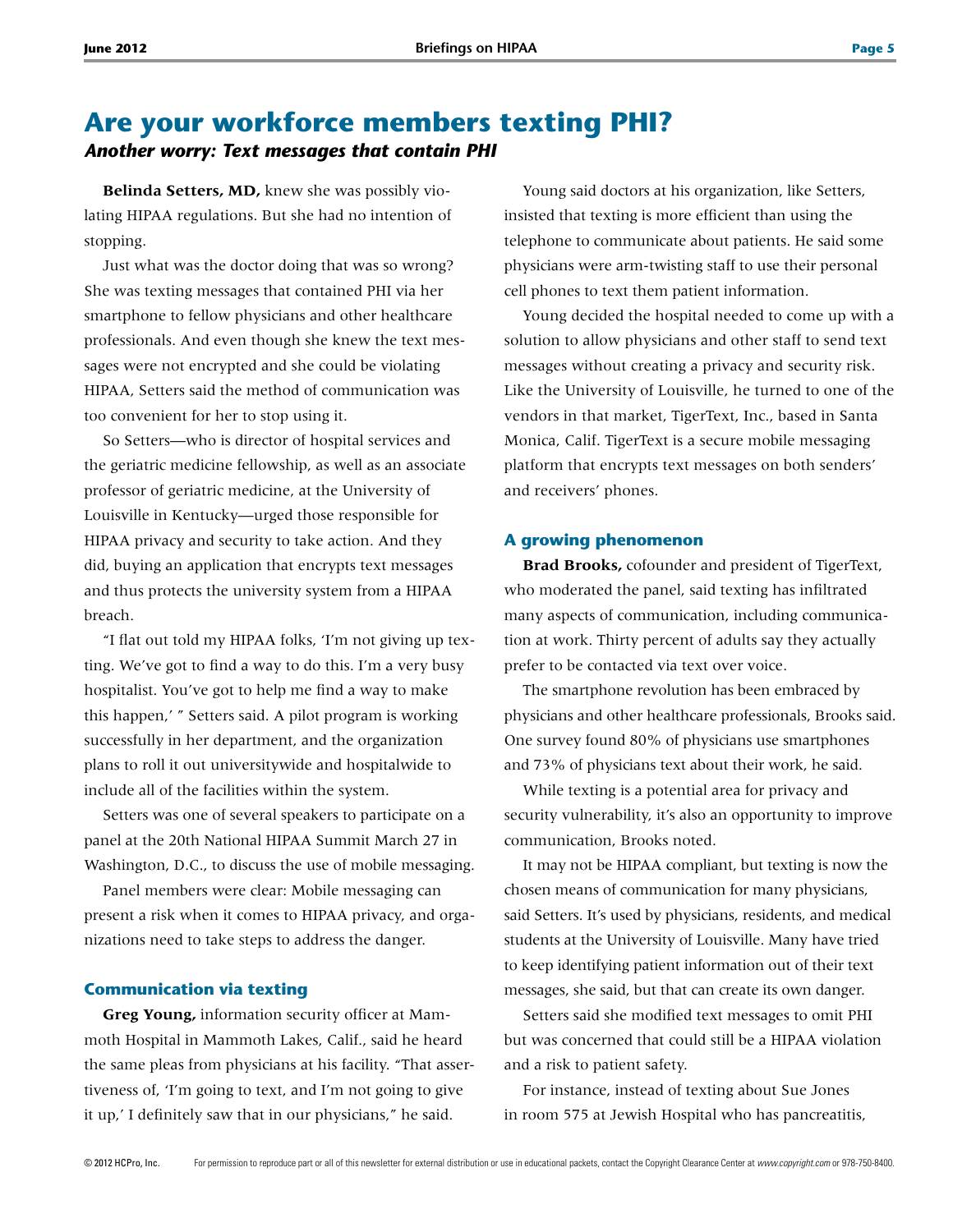doctors might instead refer to "the patient with pancreatitis on the fifth floor." But what happens if patients have the same diagnosis? If physicians don't clearly identify a specific patient in their text message, that presents a huge risk in terms of patient safety, Setters said. The wrong patient could ultimately get the wrong medication or treatment.

Setters said she has also seen residents and nurse practitioners send photos of CT scans and MRIs to physicians via text that clearly showed the patient's name, medical record number, or date of birth.

**Harshul Patel, MD,** a hospitalist at Trover Health Systems in Madisonville, Ky., agreed an encryption solution makes texting safer. Instead of sending a message that says, " 'Call me regarding the patient on the fourth floor,' now we can say what needs to be done or even write orders to the nursing staff," he said.

#### **The advantages of texting**

Why are physicians and other healthcare professionals so adamant about texting information? Both Patel and Setters said it makes their jobs easier.

With a traditional pager, you have to page someone and wait for them to come on the phone or call you back, Patel said.

With text messaging, you can tell whether someone received and read the message, said Setters. The response is usually pretty instant. "It's a huge time-saver," she said.

While it might take 24 hours on average to respond to an email, Brooks said the average response to a TigerText message is less than five minutes.

"I'm convinced it shaves an hour off my day," Setters said—freeing up time for her to do other tasks.

The next generation of physicians may be even more impatient when it comes to communication. "The better the technology gets, the more impatient we get. We want the information, and we want it now. We want the latest device, and we just don't want to hear why we can't have it. We just don't have time for that," Setters said.

But without encryption, PHI in a text message can be accessed by an unintended recipient. Setters recalled a

physician who texted another doctor about the death of a patient. Unfortunately, he entered the wrong telephone number, and the message went to the wrong person. With texting, there's no way to authenticate who you are sending a message to, she said. A message with confidential information could go to a random person on the street—someone who has no business having it.

"I'm a really heavy user," admitted Setters, who sends close to 100 texts a day.

#### **How it works**

Young said Mammoth Hospital adopted a texting solution and put out a policy to staff. The texting solution encrypts text messages on both the sender's and recipient's phone and on the server it passes through. The hospital's policy makes it clear to staff that the facility is providing a HIPAA-compliant way to text and that is what they must use, he said.

"Use our solution, and you can text anything you want," he said.

The hospital is now rolling out the application to its medical staff. The hospital sets up an account for each user and assigns a login name and password, which it can revoke at any time, Young said. If a phone is lost or a physician decides to leave the hospital's medical staff, the hospital can immediately bar access, he said.

The information is encrypted in case a phone with sensitive text messages is lost or stolen. "It's always protected for the patients' sake," Young said.

Copies of the text messages are encrypted and saved on the server they are transmitted through, he said. Mammoth saves messages on the server for two days, but facilities can change that length of time to whatever they desire, Young said.

If healthcare professionals want to save messages, they can print them out and put them in the medical record, he said, noting that hospitals should have a policy and procedure for doing so.

Setters and Patel said healthcare professionals at their facilities can use their own personal mobile phones to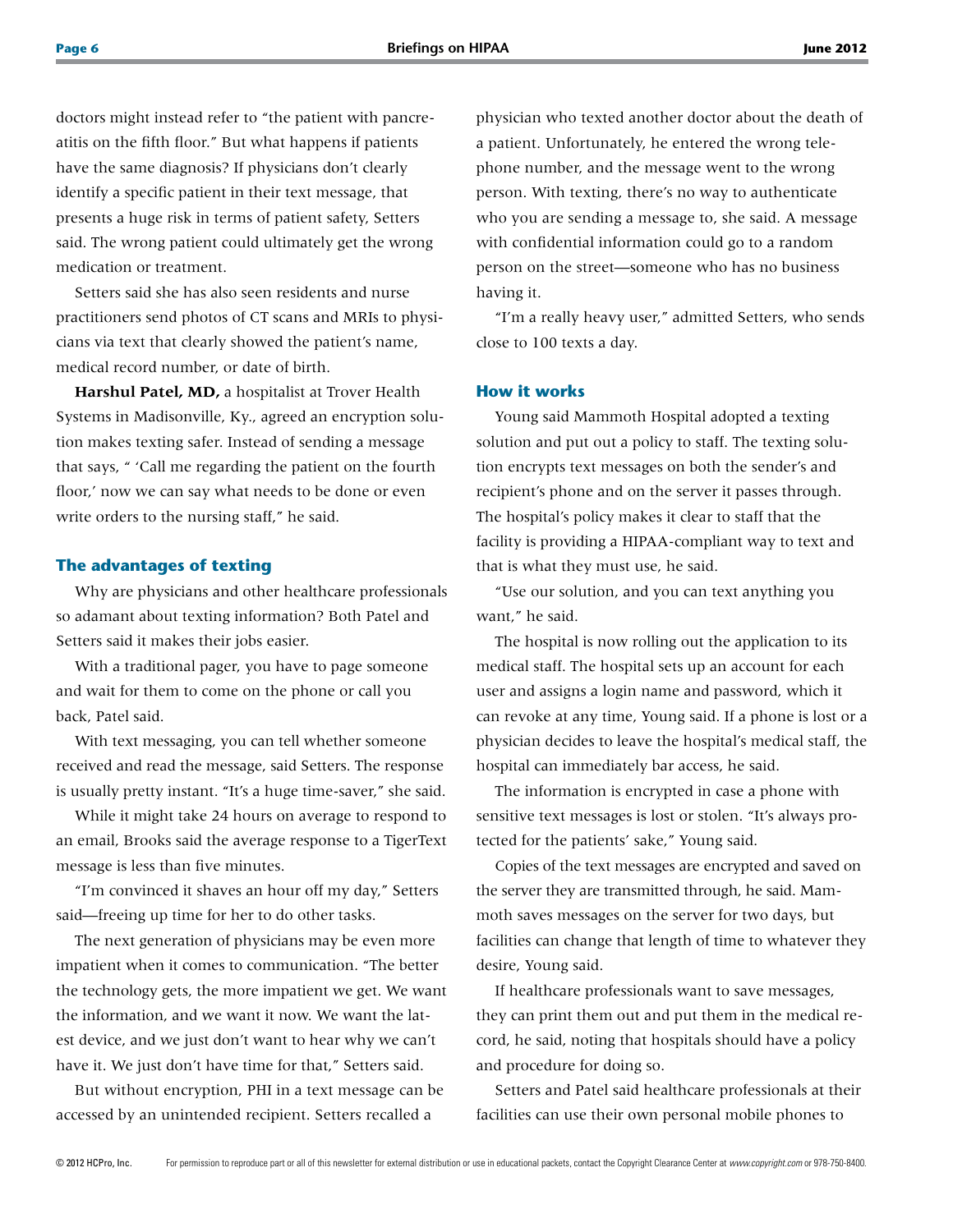send text messages. Patel said people can use their own device as long as the application is downloaded to their phone and they have a user ID and password to log onto the TigerText servers.

When evaluating a system, Setters said hospitals need to be sure the encryption service works on all the devices your staff owns. While most physicians at the university have an iPhone®, some residents have a BlackBerry® or Android™, she said. If that is the case in your facility, it is important for your encryption solution to work on a variety of platforms.

#### **Justifying the expense**

So how can healthcare organizations convince those holding the purse strings to spend money on a new application to encrypt text messages? Show them what it could cost if they don't protect their facility's PHI, said Young. In California, for a first offense, a single breach from a text message could result in a \$17,000 fine, he said.

"It makes your physicians more efficient, and it's a safe solution. The return on investment would be if you're not using a safe HIPAA-compliant text solution and you had a breach, it's going to cost you," he said.

"That's the argument I made when I approached our administration and said we have to do this," Setters said. "The university did not want to hear that they needed to purchase something else."

However, the cost was actually less than the cost of pagers, which most physicians aren't using, she noted.

Physicians are also worried about paying the price for a HIPAA violation. Setters recalled hearing a radio report about the million-dollar fine one healthcare system had to pay for a HIPAA violation. "It scared the crap out of me," she said. "I intentionally know I'm violating HIPAA. I could face fines per text. I'm a university professor. I don't have the money to pay that."

Texting also has the benefit of increasing physicians' efficiency. Faster communication frees up physician time for other tasks, including the possibility of seeing more patients. Setters said she billed about \$40,000–\$60,000

more in patient care last year while working the same number of hours.

"It's really improved our efficiency," she said.  $\blacksquare$ 

*Editor's note: Sign up for HCPro's audio conference "Mobile Devices and Text Messaging: The Risk of Unencrypted PHI." To sign up for the 90-minute, June 4 show (1 to 2:30 p.m., EDT), go to* http://tinyurl.com/bnafosn*.*

### **Video:** *Privacy, Security and You*

*Privacy, Security and You: Protecting Patient Confidentiality Under HIPAA and HITECH,* Second Edition, a comprehensive video product, is the second edition of the best-selling HIPAA training video that covers both privacy and security training in one convenient package.

The government has strengthened HIPAA enforcement under the HITECH Act. Now, stiffer penalties could cost your organization millions and damage its reputation beyond repair. Your organization and its violations could be listed on the OCR website, the HIPAA Privacy and Security Rule enforcer. It's simple: If you don't comply, you'll pay. Don't take chances.

This video shows staff the correct way to identify and handle everyday situations that could easily turn into HIPAA violations. They will learn how to avoid the same mistakes that cost two organizations millions in settlements.

*Privacy, Security, and You* is a cost-effective way to ensure everyone in your organization is trained to meet the daily challenges that HIPAA places on healthcare workers.

The DVD also includes a valuable online quiz tool that you can download and distribute to your staff. Trainers can use the quiz to verify that staff members watched the video and understand how to remain HIPAA compliant in the workplace.

*Save money when you purchase multiple copies! Ask your customer service representative about money-saving discounts and bulk orders. Call toll-free 800-650-6787 or e-mail* **customerservice@hcpro.com.**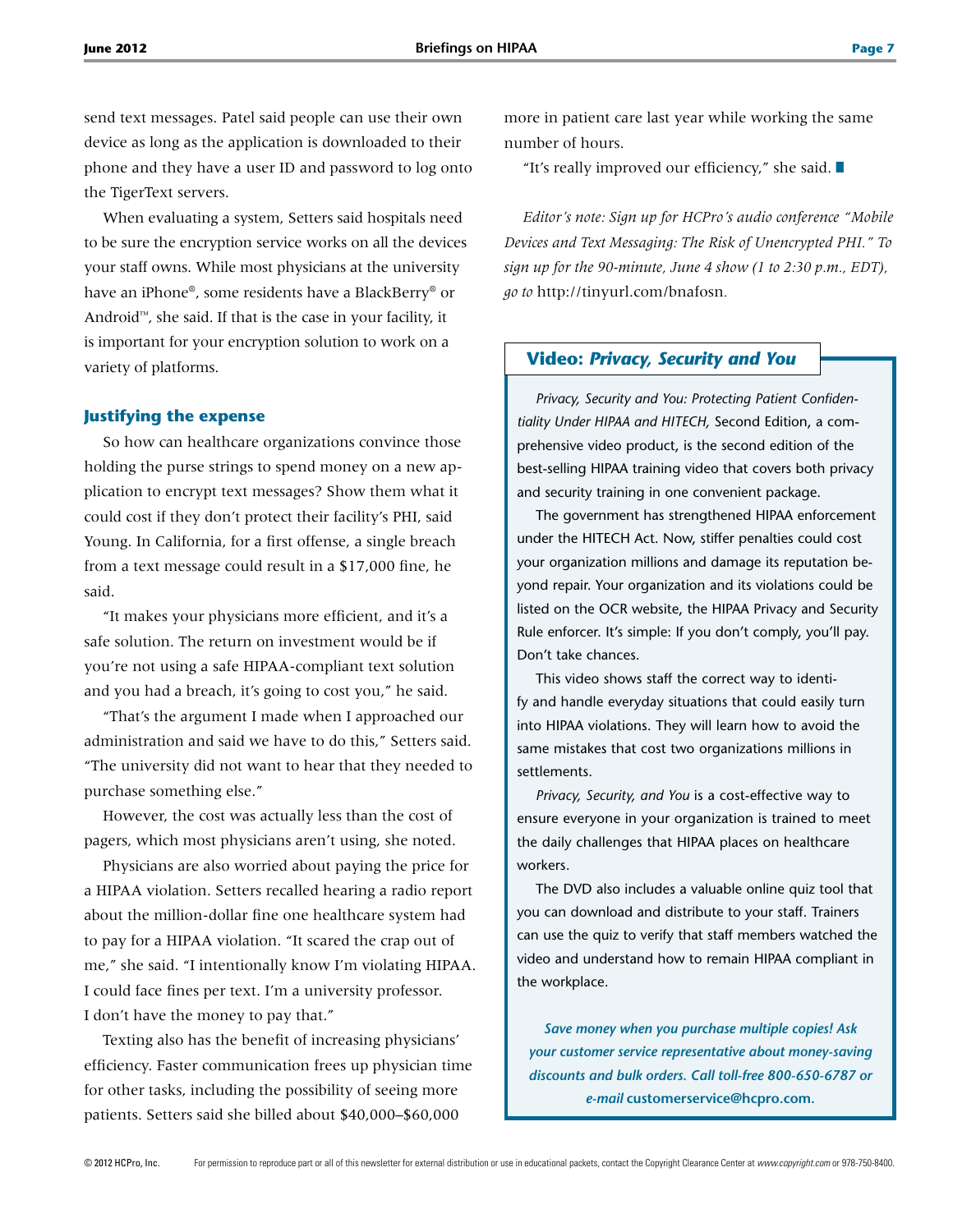# **Free tool can help you determine whether it's a breach**

When is a breach a breach? Only when it meets the criteria set out by the government.

But knowing when an incident that has occurred in your healthcare organization is truly a HIPAA breach can be a challenge.

When an incident occurs—such as a lost laptop computer or a discovery that backup computer tapes are missing—most organizations hit the panic button, says **Frank Ruelas, MBA,** principal of HIPAA College, based in Casa Grande, Ariz.

Privacy and security officers may be tempted to sound the alarm and call in outside help to assist in the crisis at hand. But Ruelas says that at this stage of the game, he advises HIPAA leaders to take a deep breath, calm down, and assess the situation. Do you really have a breach on your hands?

#### **Ask questions to determine a breach**

Ruelas says organizations can use a free tool to help them decide whether an incident constitutes a breach: the HITECH Act Breach Notification Risk Assessment Tool developed by the North Carolina Healthcare Information & Communications Alliance, Inc. (NCHICA).

"I am a very strong supporter of the NCHICA breach risk assessment tool for evaluating incidents to see if they rise to the level of a breach, and if they do, to determine the potential for harm," says Ruelas.

The risk assessment tool is one of the most popular features on the NCHICA website, says **Holt Anderson,** executive director of the nonprofit consortium of more than 230 organizations representing the many sectors of the healthcare industry. "It's been downloaded thousands of times," he says. You can find the tool at *www.nchica.org.*

NCHICA developed the tool, which helps walk organizations through different steps, in response to the interim final rule on breach notification issued by HHS' OCR in 2009. You can find the interim final

rule, "Breach Notification for Unsecured Protected Health Information," at *http://edocket.access.gpo.gov/2009/ pdf/E9-20169.pdf.*

*Note:* As of presstime, OCR has yet to issue a final rule on breach notification. OCR in March sent the final rules, "Modifications to the HIPAA Privacy, Security, Enforcement, and Breach Notification Rules," to the Office of Management and Budget for review—a process that can take up to 90 days.

In addition to looking at the federal requirements, NCHICA also incorporated the laws specific to North Carolina in the tool. Facilities located in other states should also consider their own applicable statutes that govern breach notification, Anderson says.

#### **Adapt for your organization**

Covered entities (CE) can modify and use the breach assessment tool so long as they retain the copyright and attribute the document to NCHICA.

Over the past year, Ruelas says he has taken the first section of the tool, which poses a series of questions to help organizations determine whether they've suffered a breach, and put it into a spreadsheet. Organizations can project it on a screen during their risk management or compliance meetings as they review reported incidents and take their first pass at determining whether any of the incidents may be a breach, he says.

You can find a copy of Ruelas' adapted form on p. 10. For an electronic version, go to *www.hipaacollege.com* and locate the filesharing page, where an icon will take you to the skydrive location that contains the file "HIPAA-Section 1 NCHICA Tool."

The tool is especially helpful for small and midsized organizations, as well as physicians' offices, Ruelas says.

There are two other sections to the NCHICA tool an assessment to determine whether a breach poses a significant risk to the financial, reputational, or other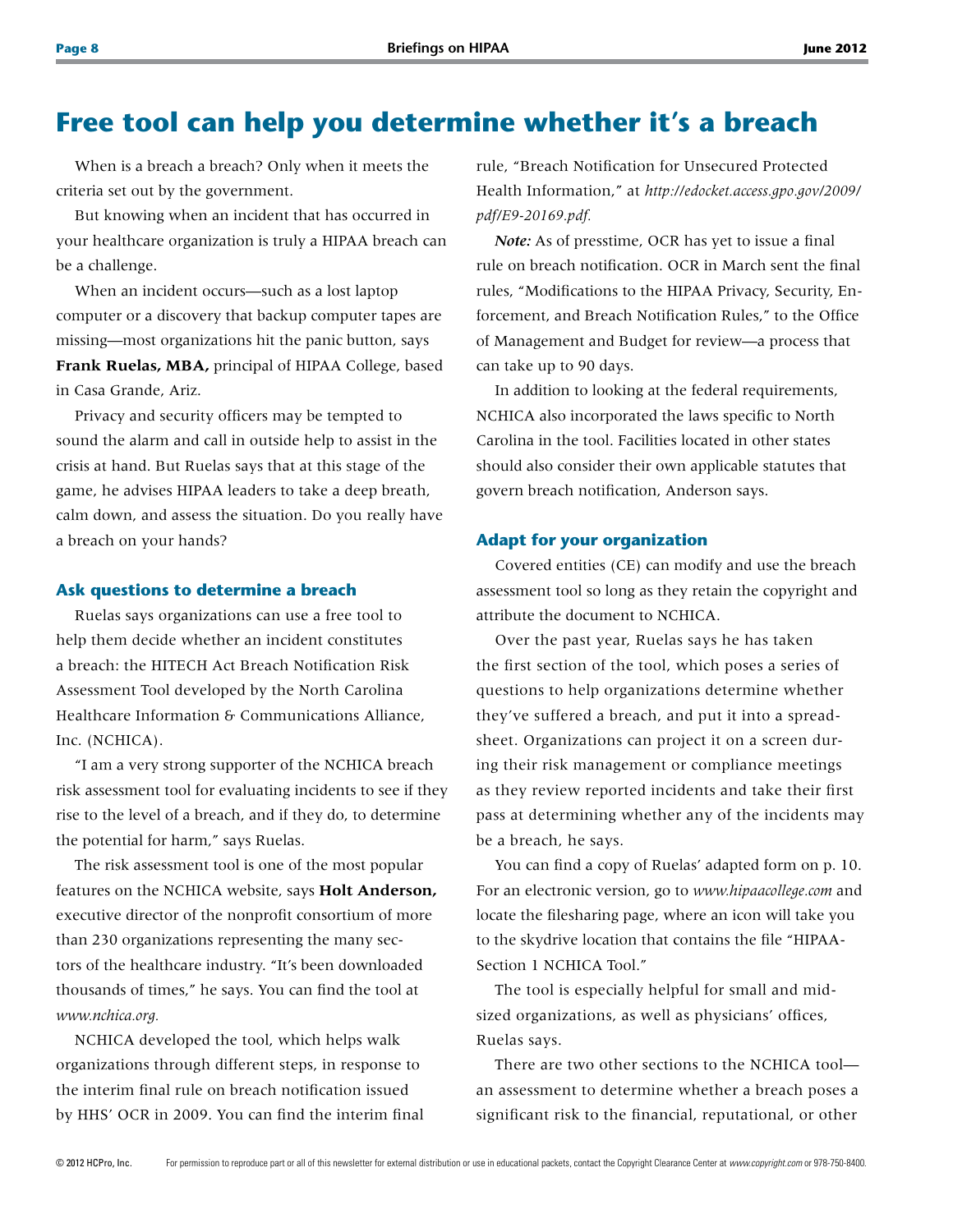harm to the individual to the extent it requires notification, as well as a scoring system to help rank the risk level. Organizations can take those sections and design their own similar risk assessment worksheets, Ruelas says.

#### **Know the current requirements**

While many people use the words "incident" and "breach" interchangeably, they are really two different things, says Ruelas.

Keep in mind that not every incident is a breach, he says. To be considered a breach, an incident needs to meet the definition found in the interim final rule on breach notification.

"When there's an incident, oftentimes people say, 'We've had a breach.' However, a breach equals an incident that you've assessed to have a level of harm where it requires a response," Ruelas says.

The interim final rule requires that CEs notify each affected individual of a breach of "unsecured PHI."

The HHS breach notification guidance says PHI is "unsecured" if it is not encrypted or properly destroyed. A breach is defined as the unauthorized acquisition, access, use, or disclosure of PHI.

The regulations provide exceptions for inadvertent, harmless mistakes. They include:

- ➤ Disclosures where an unauthorized person who receives information would not reasonably have been able to retain the PHI
- ➤ Certain good faith or inadvertent access by or disclosure to workforce members in the same organization
- ➤ Inadvertent disclosures among persons similarly authorized to access PHI

The interim final rule also includes a harm threshold. A breach occurs when an organization believes an incident "poses a significant risk of financial, reputational, or other harm to the individual." So the guidance provides the possibility for an organization not to notify individuals—if it performs a

risk assessment and determines the risk of harm is significantly low.

A breach can be a costly problem for CEs. It requires notification of all the patients affected by a breach without unreasonable delay (no later than 60 days) after the CE discovers or should have discovered the breach.

If 500 or more individuals are affected, you must notify the Secretary of HHS of the breach and OCR will post the details on its website. You must also notify the media if more than 500 people are affected.

#### **Figure it out**

So the rules leave organizations to figure out whether a breach occurred. For instance, a staff member just faxed a patient's information to five different hospitals. Should you be worried?

No, says Ruelas, because all of those hospitals are covered by HIPAA regulations and are bound to protect that information. "You don't have a breach," he says.

However, if a staff member leaves a medical record on a bench in a subway station, and the file contains a patient's HIV and genetic information, you do have a breach because the information can be accessed by unauthorized individuals and it is not encrypted.

The NCHICA tool helps organizations assess the situation and make the appropriate determination.

"I've used this tool 50 times over the last couple of years. The actual times it was a breach was not very many," Ruelas says.

While people may get emotional at the thought that patient PHI has been compromised, "the tool is devoid of emotion and the rush to judgment," Ruelas says. Instead, it simply asks a series of yes-or-no questions, thus allowing organizations to make decisions on a consistent basis, he says.

"It allows you to screen the emotion and the anxiety out. In the end you have your own assessment, based on X, Y, and Z," Ruelas says.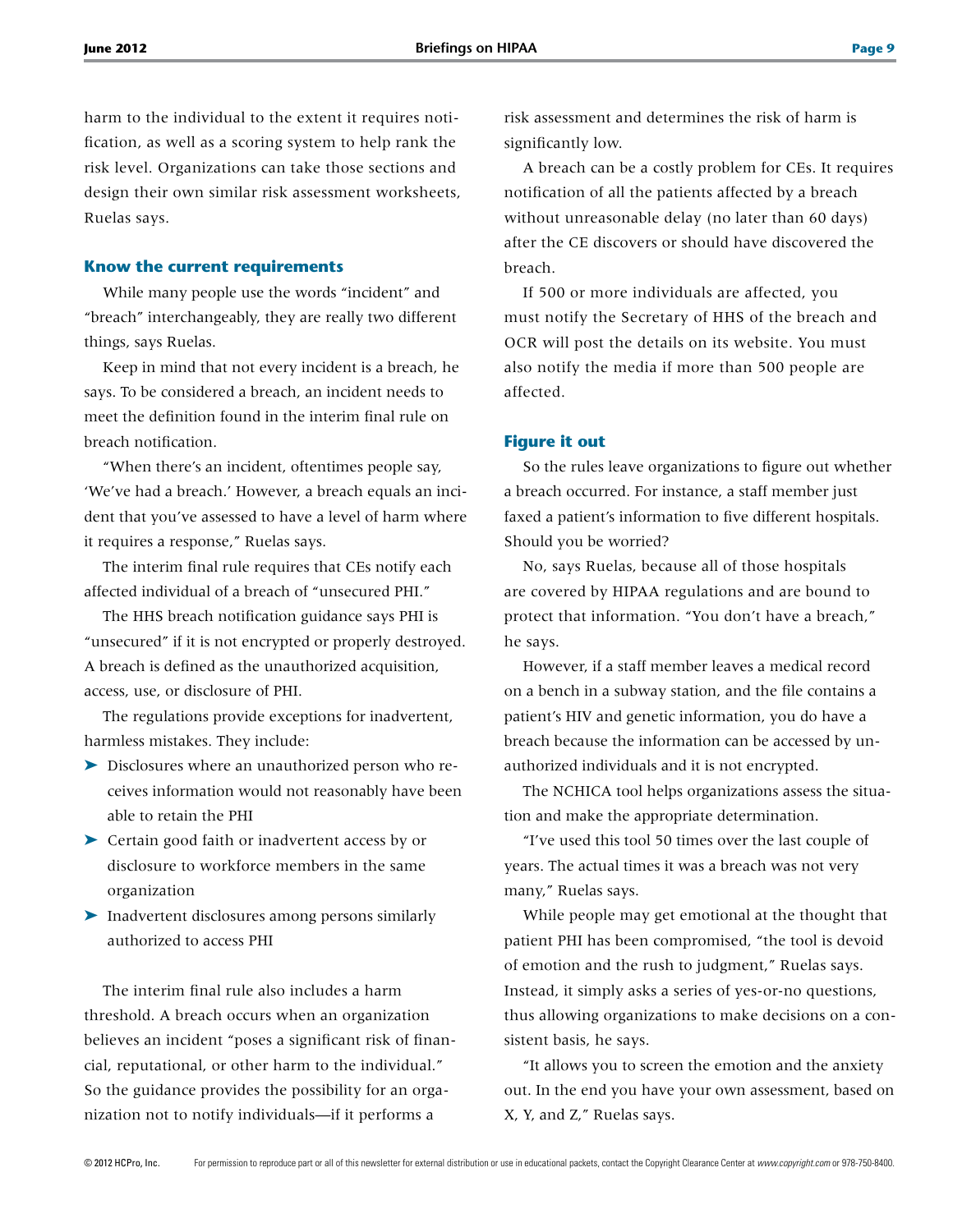Ruelas recalls a large hospital that hired a third party to conduct its data analysis. He strongly recommended the hospital ensure the third party have USB drives with auto encryption. The third party lost those USB drives, which contained some 100,000–200,000 patient records.

Ruelas received a frantic call from hospital officials. "I said, 'Bring up the tool. Everybody relax. Do you have a situation where there is a HIPAA violation? Yes. Does it involve unsecured or unencrypted PHI? No,' " he says. "The USBs are undecipherable. You don't have a breach. You are done [with the process]."  $\blacksquare$ 

## **Breach notification tool**

| Indicate yes or no to the following three questions:                                                                                                 |                                                                                                                                                                                                                                                                                                                                                                               |                                                                                          |  |  |  |  |  |
|------------------------------------------------------------------------------------------------------------------------------------------------------|-------------------------------------------------------------------------------------------------------------------------------------------------------------------------------------------------------------------------------------------------------------------------------------------------------------------------------------------------------------------------------|------------------------------------------------------------------------------------------|--|--|--|--|--|
| 1. Is there a HIPAA Security/Privacy Rule<br>violation?                                                                                              | Yes-Proceed to next question                                                                                                                                                                                                                                                                                                                                                  | No-Stop, no breach has occurred<br>that requires notification of<br>affected individuals |  |  |  |  |  |
| 2. Was data secured or properly destroyed in<br>compliance with the requirements in the<br>breach notification rule?                                 | Yes-Stop, no breach has occurred<br>that requires notification                                                                                                                                                                                                                                                                                                                | No-Proceed to next question                                                              |  |  |  |  |  |
| 3. Does this incident qualify as one of the<br>following exceptions? (see below)                                                                     | Yes-Stop, no breach has occurred<br>that requires notification                                                                                                                                                                                                                                                                                                                | No-Breach apparent, proceed to<br>risk assessment worksheet*                             |  |  |  |  |  |
| Good faith, unintentional acquisition, access, or<br>use of PHI by employee/workforce member                                                         | Example: A billing employee receives and opens an email containing<br>patient PHI, which a nurse mistakenly sent. The billing employee notic-<br>es he is not the intended recipient, alerts the nurse of the misintended<br>email, and then deletes it.                                                                                                                      |                                                                                          |  |  |  |  |  |
| Inadvertent disclosure to another authorized<br>person within the entity or Organized Health<br>Care Arrangement (OHCA)                              | Example: A physician who has authority to use or disclose PHI at a<br>hospital by virtue of participating in an OHCA with the hospital is simi-<br>larly situated to a nurse or billing employee of the hospital.                                                                                                                                                             |                                                                                          |  |  |  |  |  |
| Recipient could not reasonably have retained<br>the data<br>Data is limited to limited data set that does not<br>include dates of birth or zip codes | Example: A covered entity (CE), due to a lack of reasonable safequards,<br>sends a number of explanations of benefits (EOB) to the wrong<br>individuals. A few of the EOBs are returned by the post office, unopened,<br>as undeliverable. In these circumstances, the CE can conclude that<br>the improper addressees could not reasonably have retained the<br>information. |                                                                                          |  |  |  |  |  |

\* If you did not hit a "Stop," proceed to work through the risk assessment to determine whether the breach poses a significant risk to the financial, reputational, or other harm to the individual to the extent that it would require notification. You can find this assessment at *www.nchica.org.*

*Source: Frank Ruelas, principal of HIPAA College, Casa Grande, Ariz. Reprinted with permission. Adapted from the HITECH Act Breach Notification Risk Assessment Tool developed by the North Carolina Healthcare Information & Communications Alliance, Inc.*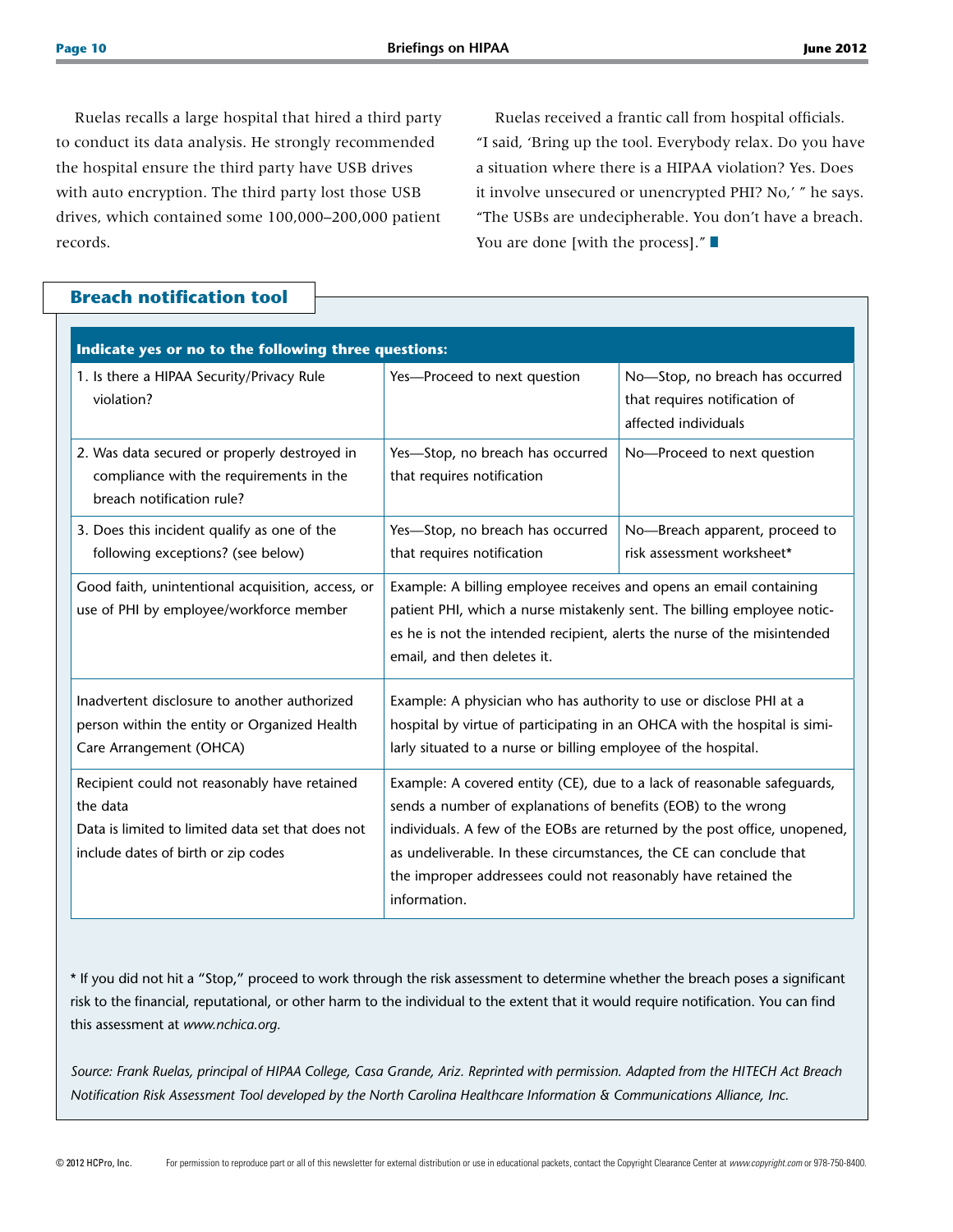# *HIPAA Q&A* **Notification of a patient with HIV; HIPAA-mandated software; unencrypted messages**

*by Chris Apgar, CISSP*

**Q** If a physician uses an answering service and **receives unencrypted messages from an answering service, is it a violation of the HIPAA Security Rule?**

**A** If a physician uses his or her smartphone to contact an answering service, it is not a violation of the HIPAA Security Rule. It may represent a risk, but generally phone transmissions (mobile and landlines) do not need to be encrypted unless the answering service is an automated service where messages are stored on a server that is open to the Internet (such as cloudbased answering services).

Even then, encryption is not required, but it is strongly recommended. Conduct a risk analysis, identify risks such as those related to unencrypted PHI, and then determine whether those risks are acceptable risks. A covered entity or business associate can elect to prohibit physicians and other workforce members from using a smartphone to access messages from an answering service. That, though, is a decision that is made at the entity level and is not a HIPAA mandate.

**Q Do caregivers employed by a continuing care retirement community (CCRC) have the right to know the diagnosis of a patient or resident if the diagnosis is HIV? The standard of practice followed by all workforce members employed by the CCRC is abiding by universal precautions.**

**A** Caregivers do not need to know if a patient or resident is HIV positive. The HIPAA minimum necessary standard applies here. If the caregivers are providing assistance with daily living, they don't need to know the patient's or resident's diagnosis, whether it's HIV or a host of other ailments. Employed or contracted physicians, nurses, physical therapists, and so forth do need to know because they are providing healthcare treatment. To assess and properly treat the patient or resident, they need to know the patient or resident's diagnosis.

**Q A home health agency was informed by an assisted living facility that the home health agency was prohibited from leaving its patient information book at the facility because it was a violation of HIPAA. The patient information book does not include any PHI. The assisted living facility stated the home health agency could not see patients if it leaves the patient information book. The home health agency is required by state law to distribute information** 

# **Last six months of HIPAA 2012: What are your plans?**

HIPAA in 2011 was marked by a lot of negative headlines for organizations.

In 2012, we want to keep the headlines going—but for the final six months of this year, we want to generate more positive ones.

HCPro, Inc., which publishes **Briefings on HIPAA,** wants to hear the good things that are happening in the world of HIPAA compliance in 2012.

We invite you to share your success stories with us, and you and your organization could be featured in one of our publications.

To share your stories, please contact Senior Managing Editor Dom Nicastro at *dnicastro@hcpro.com.*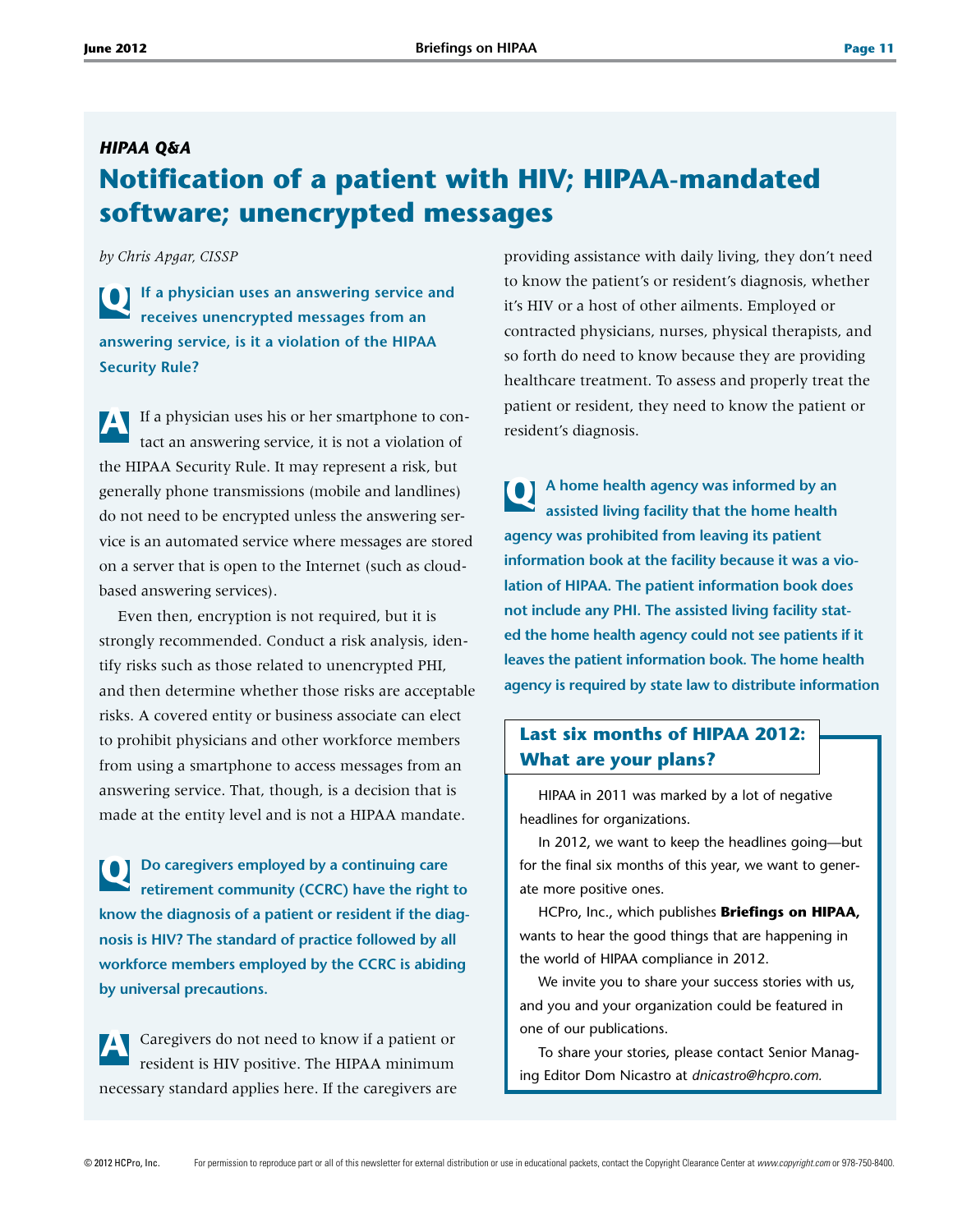**contained in the patient information book. Is this a HIPAA violation?**

It is not a HIPAA violation. HIPAA addresses protecting the privacy of individuals' individually identifiable health information or PHI. If making certain information available to residents of a long-term care facility such as an assisted living facility is required by state law, the home health agency would be violating state law if the patient notifications are not made available to residents. There is no prohibition related to leaving what amounts to educational material for residents to review.

If the purpose of the patient information book is to market certain services provided by the home health agency, it moves into that gray area in HIPAA regulations called marketing. As long as the same information is available to all residents and is not used for targeted marketing to certain individuals with specific diagnoses, it would not violate the marketing provisions of HIPAA or HITECH.

**Q A physician is converting from paper charts to an electronic health record (EHR) that is federally certified. Until the conversion and implementation is** 

**complete, the physician uses a specific application for dictation. The vendor for the software informed him he is required to use this particular software because of a HIPAA mandate. Is this really a HIPAA mandate?**

**A** None of the HIPAA regulations require the use of a specific application or specific software. HIPAA spells out privacy, security, and transaction related requirements but is technology neutral. This was not changed by the passage of HITECH. The EHR that will be implemented has been federally certified to meet the meaningful use incentive program requirements. Even the implementation of a federally certified EHR is not a HIPAA or HITECH mandate. It is only required if the physician is interested in taking advantage of the meaningful use incentive program.  $\blacksquare$ 

*Editor's note: Apgar is president of Apgar & Associates, LLC, in Portland, Ore. He has more than 17 years of experience in information technology and specializes in security compliance, assessments, training, and strategic planning. Apgar is a board member of the Workgroup for Electronic Data Interchange and chair of the Oregon and Southwest Washington Healthcare, Privacy and Security Forum.*

| <b>BOH Subscriber Services Coupon</b>                                                                                                                                                                                                                                |                                                          |                                                                                |                 | Your source code: N0001<br>Name                                                           |                                                                                       |                        |  |
|----------------------------------------------------------------------------------------------------------------------------------------------------------------------------------------------------------------------------------------------------------------------|----------------------------------------------------------|--------------------------------------------------------------------------------|-----------------|-------------------------------------------------------------------------------------------|---------------------------------------------------------------------------------------|------------------------|--|
| $\Box$ Start my subscription to BOH immediately.                                                                                                                                                                                                                     |                                                          |                                                                                |                 |                                                                                           |                                                                                       |                        |  |
| <b>Options</b>                                                                                                                                                                                                                                                       | No. of issues                                            | Cost                                                                           | <b>Shipping</b> | Total                                                                                     | Title                                                                                 |                        |  |
| n Print & Electronic                                                                                                                                                                                                                                                 | 12 issues of each                                        | \$349 (BOHPE)                                                                  | \$24.00         |                                                                                           | Organization                                                                          |                        |  |
| $\Box$ Electronic                                                                                                                                                                                                                                                    | 12 issues                                                | \$349 (BOHE)                                                                   | N/A             |                                                                                           | Address                                                                               |                        |  |
|                                                                                                                                                                                                                                                                      |                                                          |                                                                                |                 |                                                                                           | City                                                                                  | ZIP<br>State           |  |
| Sales tax<br>Order online at<br>(see tax information below)*<br>www.hcmarketplace.com.<br>Be sure to enter source code<br><b>Grand total</b><br>N0001 at checkout!                                                                                                   |                                                          |                                                                                |                 | Phone                                                                                     | Fax                                                                                   |                        |  |
|                                                                                                                                                                                                                                                                      |                                                          |                                                                                |                 | <b>Email address</b><br>(Required for electronic subscriptions)                           |                                                                                       |                        |  |
|                                                                                                                                                                                                                                                                      | For discount bulk rates, call toll-free at 888-209-6554. |                                                                                |                 |                                                                                           | $\Box$ Payment enclosed.<br>$\Box$ Please bill my organization using PO #             | $\Box$ Please bill me. |  |
| *Tax Information<br>Please include applicable sales tax. Electronic subscriptions are exempt.<br>HCPro<br>States that tax products and shipping and handling: CA, CO, CT, FL, GA, IL,<br>IN, KY, LA, MA, MD, ME, MI, MN, MO, NC, NJ, NM, NV, NY, OH, OK, PA, RI, SC, |                                                          |                                                                                |                 | $\Box$ Charge my: $\Box$ AmEx                                                             | $\n  U U U U U U U U U U U U U U U U U U U U U U U U U U U U U U U <$<br>□ MasterCard | <b>Q</b> Discover      |  |
|                                                                                                                                                                                                                                                                      |                                                          |                                                                                |                 | Signature<br>(Required for authorization)                                                 |                                                                                       |                        |  |
| \$27.00 for shipping to AK, HI, or PR.                                                                                                                                                                                                                               |                                                          | TN, TX, VA, VT, WA, WI, WV. State that taxes products only: AZ. Please include |                 | Card #<br>(Your credit card bill will reflect a charge from HCPro, the publisher of BOH.) |                                                                                       | Expires                |  |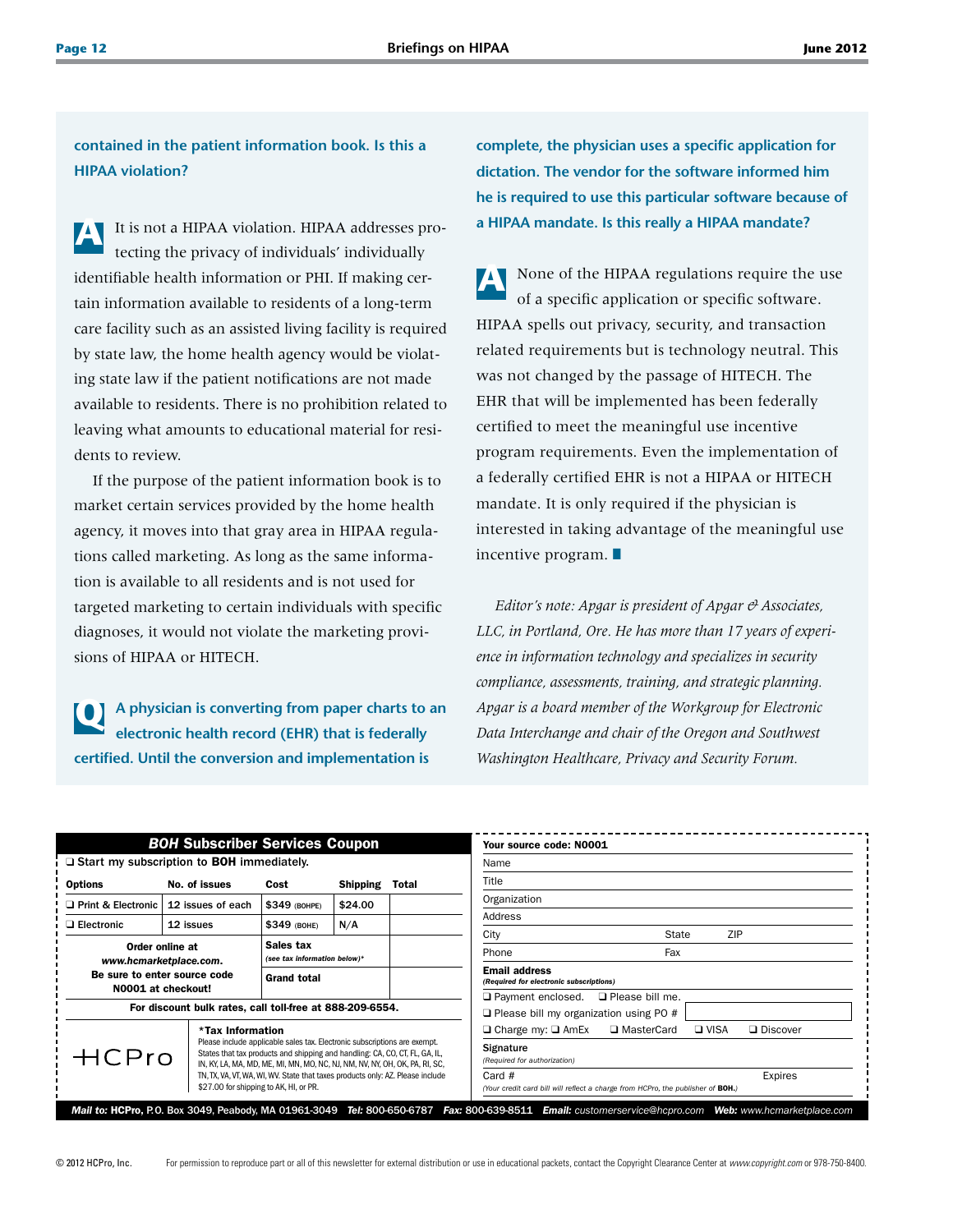

*June 2012*

# **Tips from this month's issue**

## **HIPAA privacy compliance (p. 1)**

- **1.**  Update your privacy program. If your HIPAA privacy program hasn't changed since 2003, that is not a good thing.
- **2.** Have a culture of compliance when it comes to HIPAA.
- **3.** Start with your policies. Make sure your policies are field tested and regularly revised.
- **4.**  Consider your policies and procedures in terms of what works in practice.
- **5.** Look at your training program. Consider providing comprehensive training.
- **6.** Make training specific to the recurring issues you see and to the workforce you have.
- **7.** Be serious about sanctions for workforce members who violate HIPAA privacy.
- **8.** Your sanctions should demonstrate that you take privacy seriously. You can't have a culture of compliance if there are no consequences for people's actions.
- **9.** Audit your organization. Look at what is actually working in your organization and fix what isn't working.
- **10.** Focus on continuous compliance. Think of compliance as a loop.
- **11.** Continually revise your policies and procedures.
- **12.** Train your workforce on those changes.
- **13.** Enforce sanctions on a continuing basis, and then self-audit.
- **14.** Evaluate your training. Does your training adequately cover basic concepts? For example, do your workforce members know what is considered PHI? Is your training tailored to particular issues arising in your organization? Does training focus on spotting issues, such as a potential breach? Do employees taking PHI off-site know how to properly secure that information? Does your training focus on real-world situations?
- **15.** Tailor training to what is happening in your organization.
- **16.** Enforce consequences for noncompliance. Noncompliance should have consequences for all members of the workforce.
- **17.** Consider a zero tolerance policy, but remember that is not the only solution. Think carefully about what will really work in your organization. Whichever policy you choose, document it in your records.
- **18.** Look at the sanctions you impose and make sure you reflect that experience in your policies, training, and safeguards.
- **19.** Ensure auditing effectiveness.
- **20.** Follow the PHI in your organization. Where is PHI created? Where is it maintained?
- **21.** Look at how PHI is destroyed.
- **22.** As you audit, keep in mind that some procedures you have in place will not work. You need to discover these problems before patients or the